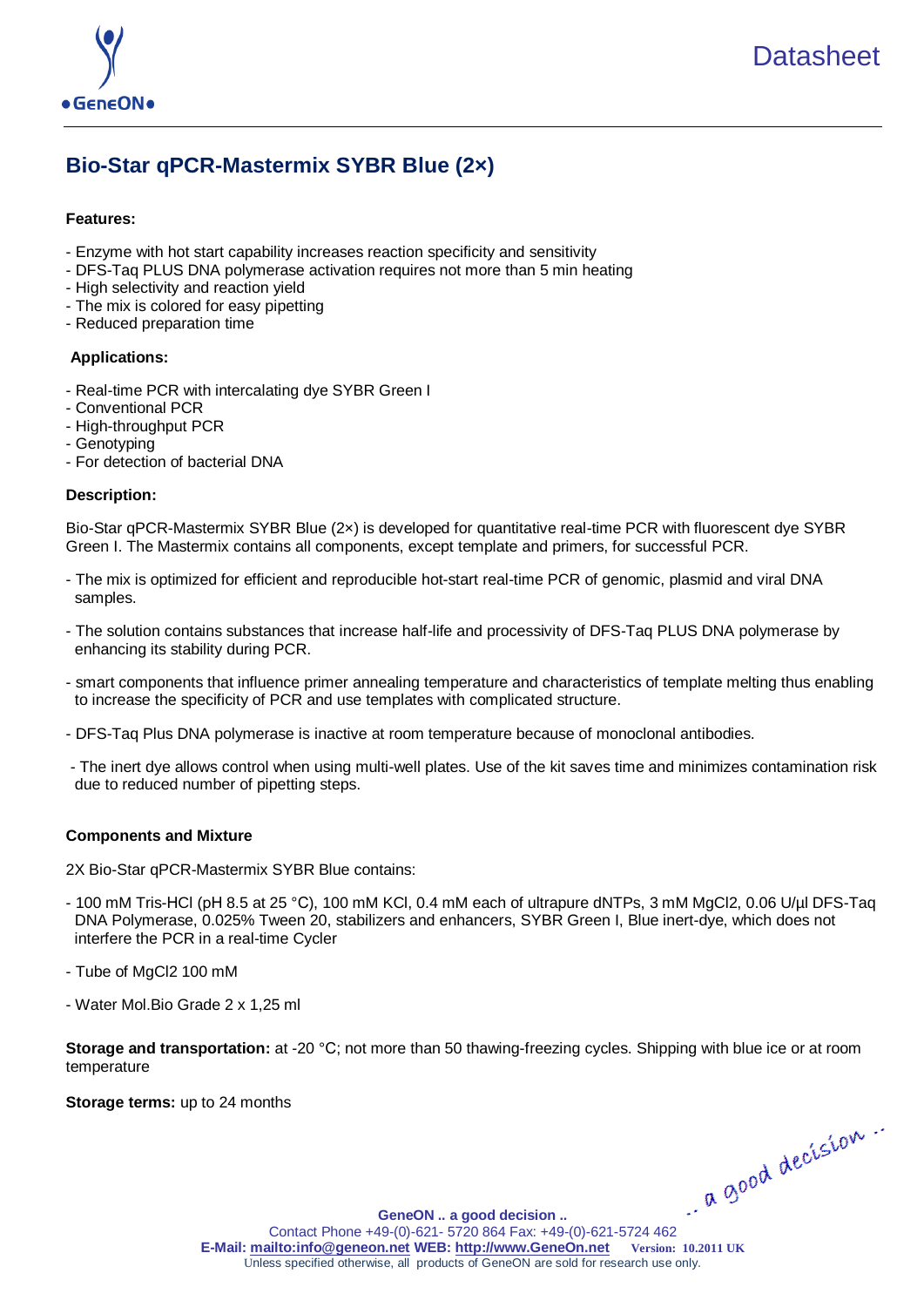

# **Amplification protocol:**

1. Defrost the reaction mixture and stir thoroughly.

2. Add the following components into the thin-wall PCR tubes considering the final volume of a reaction mixture equal to 50 µl:

| <b>Component</b>                                            | <b>Volume</b> | <b>Final concentration</b> |
|-------------------------------------------------------------|---------------|----------------------------|
| <b>Bio-Star qPCR-</b><br><b>Mastermix SYBR Blue</b><br>(2x) | 25            | 1x                         |
| <b>Forward primer</b>                                       | variable      | $0.1 - 600$ nM             |
| <b>Reverse primer</b>                                       | variable      | $0.1 - 600$ nM             |
| <b>DNA</b> template                                         | variable      | 10 pg $-$ 1 µg             |
| <b>Sterile water</b>                                        | up to $50$ µ  |                            |

3. Gently vortex and remove droplets by centrifugation.

# **Cycler Protocol:**

| <b>Step</b>                           | Temperature, °C | <b>Incubation</b><br>time | <b>Number of</b><br>cycles |
|---------------------------------------|-----------------|---------------------------|----------------------------|
| <b>Preliminary</b><br>denaturation    | 95              | $1-5$ min                 |                            |
| <b>Denaturation</b>                   | 95              | 15 sec                    |                            |
| Annealing                             | $50 - 68$       | $10-30$ sec               | $25 - 40$                  |
| <b>Elongation</b>                     | $58 - 72$       | 30-60 sec                 |                            |
| <b>Melting curve</b><br>(recommended) |                 |                           |                            |

**Amplification curves and standard curve obtained during real-time PCR using Bio-Star qPCR-Mastermix SYBR Blue (2×)** 



### *NTC – negative control.*

*Amplification of MART1 gene fragment of recombinant plasmid in 10-fold serial dilutions. Amplicon length is 220 bp. Reaction was performed at ABI 7500 thermal cycler. Amplification curves and standard curve show area of system linearity.*

# **Activities:**

# **Exodeoxyribonuclease activity**

DNA was stable after incubation of 1 µg fragment of phage lambda DNA in the presence of 25 µl of *Bio-Star qPCR-Mastermix SYBR Blue (2x)* in 50 µl reaction solution at 37 °C and 70 °C for 4 h.

**[GeneON .. a good decision ..](http://www.geneon.net/)** GeneON .. a good decision .. <br>Contact Phone +49-(0)-621- 5720 864 Fax: +49-(0)-621-5724 462 **E-Mail[: mailto:info@geneon.net](mailto:info@geneon.net) WEB: [http://www.GeneOn.net](http://www.geneon.net/) Version: 10.2011 UK** Unless specified otherwise, all products of GeneON are sold for research use only.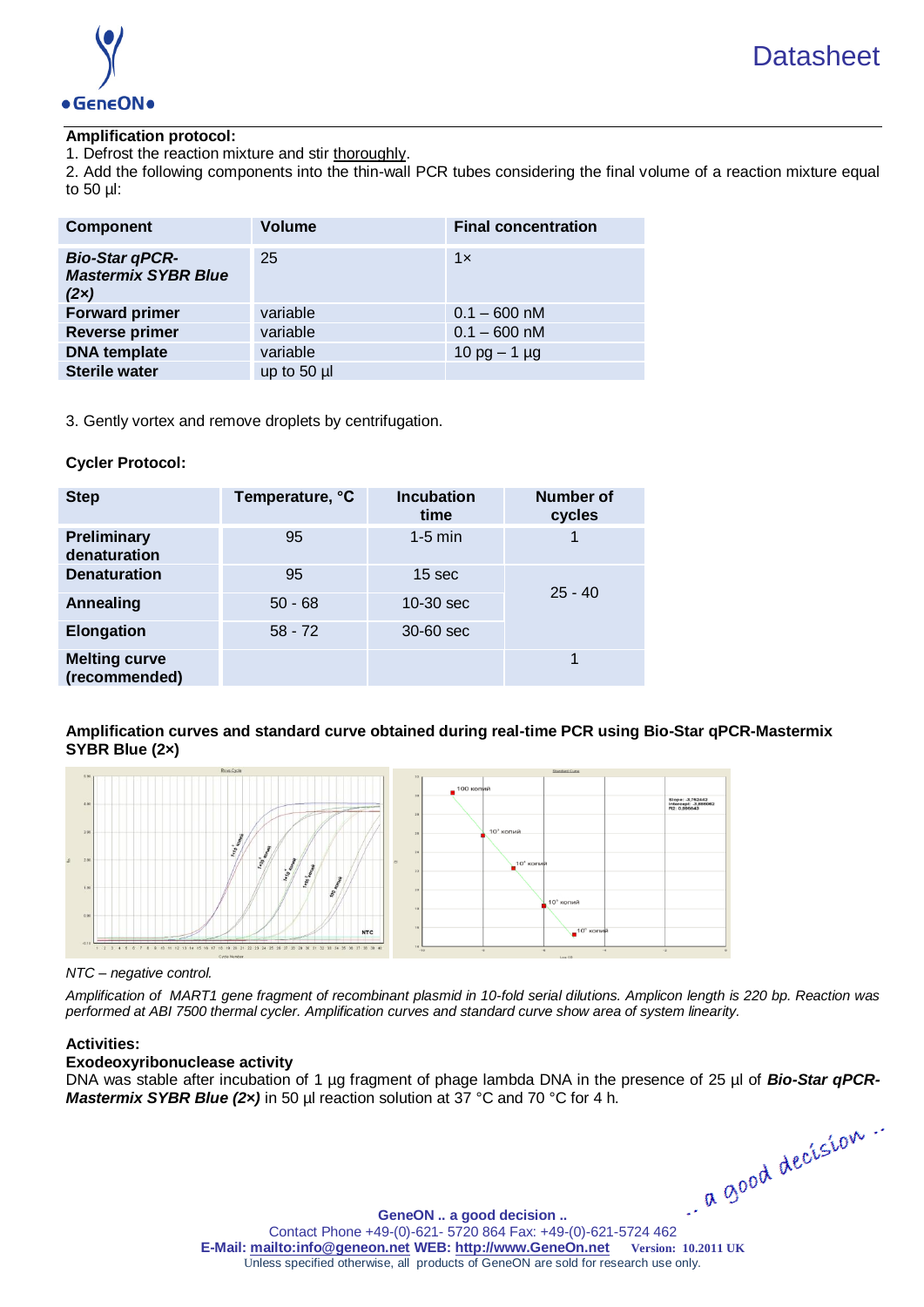

### **Ribonuclease activity**

Absence of ribonuclease activity was confirmed after incubation of 1  $\mu$ g of 5'-[P<sup>32</sup>]-labeled RNA fragment in the presence of 25 µl of *Bio-Star qPCR-Mastermix SYBR Blue (2×)* in 50 µl reaction solution at 37 °C for 4 h.

### *DFS-Taq Plus DNA Polymerase features*

Recombinant DFS-*Taq Plus* DNA polymerase possesses 5'→3' DNA-dependent polymerase activity and 5'→3' exonuclease activity of native *Taq* DNA Polymerase from *Thermus aquaticus*. The rate of DNA synthesis by *Taq*  polymerase depends on the complexity of DNA template and is approximately 1 kbp/min. Recombinant HS-*Taq* DNA Polymerase is ideal for conventional PCR and real-time PCR. Free of E-coli DNA

### *SYBR Green I*

**SYBR Green I** is a fluorescent intercalating dye for quantitative and qualitative detection of PCR products during realtime PCR. SYBR Green I provides easy and economical way for detection and quantitative assessment of PCR products during real-time PCR without a need of using specific fluorescent probes. During amplification, SYBR Green I dye penetrates into the minor groove of DNA products and emits stronger fluorescent signal than unbound dye. Absorption and emission maxima of SYBR Green I are 494 nm and 521 nm, respectively, which enables to use it for every real-time PCR platform existing to date.

### *Inert dye*

The inert dye included in *Bio-Star qPCR-Mastermix SYBR Blue (2×)* does not reduce PCR efficiency; it facilitates monitoring of multi-well plate pipetting. Absorption maximum of a blue dye is 615 nm.

### **Frequently ask Questions**

- **Recommendations for avoiding contamination during PCR**
	- Preparation of DNA samples, preparation of reaction solutions, amplification and analysis of PCR products should be carried out in different territorial areas.
	- Prepare reaction solutions in PCR laminar flow cabinet equipped with UV lamp.
	- Use new pair of gloves when purifying DNA and preparing mixtures and solutions.
	- Use reagents designed specifically for PCR. Use pipette tips with integrated aerosol filter when preparing DNA samples and reaction solutions.
	- For verification of the absence of contamination, prepare a mixture sample without DNA template (negative control).

### **Recommendations for primer selection**

For primer design, use well-established programs like Primer3 [http://biotools.umassmed.edu/bioapps/primer3\\_www.cgi](http://biotools.umassmed.edu/bioapps/primer3_www.cgi) and follow the basic principles:

- Primer length usually falls in the range of 18 30 nucleotides.
- Melting temperature is 58-65 °С. Difference in melting temperatures (Тm) of the two primers shouldn't exceed 3 °С.
- Recommended length of amplicon for real-time PCR is 50 200 bp.
- Optimal GC composition of the primers is 40 60%. Theoretically, G and С nucleotides should be evenly distributed over the whole length or primer.
- Avoid the presence of ≥3 G or C nucleotides at the 3' terminus of primer in order to prevent risk of nonspecific annealing.
- If possible, primer should end with G or C nucleotide at 3' end.
- Avoid using primers with self-complementary regions, primers complementary to each other and primer repeats for preventing formation of hairpin structures and primer-dimers.
- Make sure that there are no unwanted complementary regions between primers and DNA template.
- Check your primers using BLAST.

# **Components of reaction solution**

*DNA template*

Optimal amount of DNA template per 50  $\mu$ l reaction solution is 0.01 – 1 ng in case of using plasmid or phage DNA and 0.1 – 1  $\mu$ g in case of genomic DNA. Higher amounts of template increase the risk of formation of non-specific amplification products, low amounts of template reduce accuracy of amplification. All conventional techniques of DNA purification can be applied for the preparation of a studied sample. It should be mentioned that trace amounts of certain agents used for the isolation and purification of DNA, such as phenol, EDTA and proteinase K, can inhibit DNA polymerase. Precipitation and repeated washing with 70% ethanol usually removes trace contaminants from DNA sample.

### *Primers*

Recommended concentrations of PCR primers are in the range of 0.1 – 0.6 µM. Excessive concentration of primers increases the chance of nonspecific binding to the template and formation of alternative PCR products.

For degenerated primers and primers utilized for PCR of long fragments, we recommend using higher concentrations in the range of 0.3 – 1 µM.

GeneON .. a good decision ..<br>Contact Phone +49-(0)-621- 5720 864 Fax: +49-(0)-621-5724 462

**[GeneON .. a good decision ..](http://www.geneon.net/) E-Mail[: mailto:info@geneon.net](mailto:info@geneon.net) WEB: [http://www.GeneOn.net](http://www.geneon.net/) Version: 10.2011 UK** Unless specified otherwise, all products of GeneON are sold for research use only.